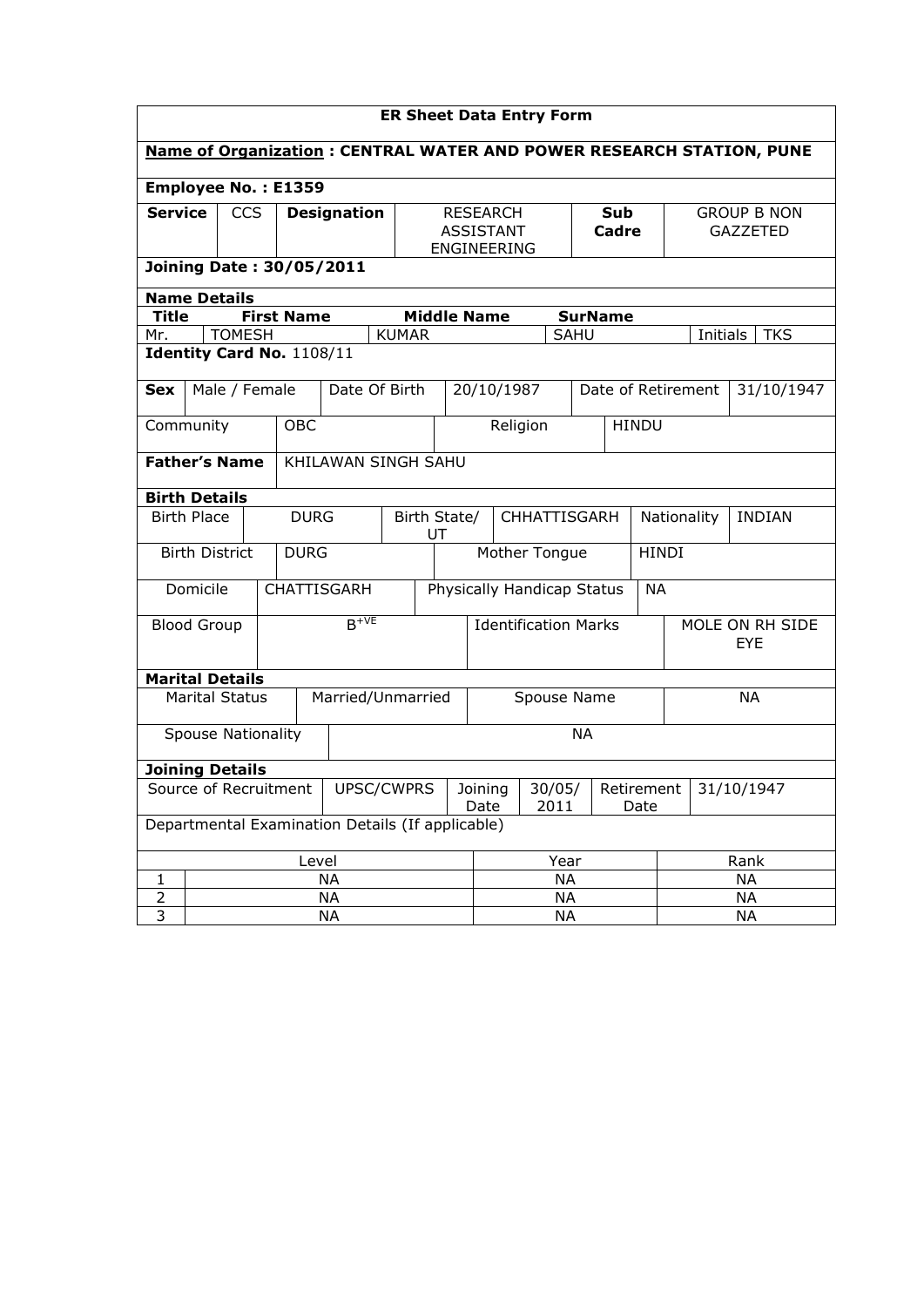| Remarks (if any)   |                  |            |              |              |
|--------------------|------------------|------------|--------------|--------------|
|                    |                  |            |              |              |
| Languages known    |                  |            |              |              |
|                    |                  |            |              |              |
|                    | Name of Language | Read       | <b>Write</b> | <b>Speak</b> |
|                    |                  |            |              |              |
| Indian Languages 1 | <b>HINDI</b>     | <b>YES</b> | <b>YES</b>   | <b>YES</b>   |
| Known              |                  |            |              |              |
| $\overline{2}$     | <b>ENGLISH</b>   | <b>YES</b> | <b>YES</b>   | <b>YES</b>   |
|                    |                  |            |              |              |
| 3                  |                  |            |              |              |
|                    |                  |            |              |              |
| $\overline{4}$     |                  |            |              |              |
|                    |                  |            |              |              |
| 5                  |                  |            |              |              |
|                    |                  |            |              |              |
|                    |                  |            |              |              |
| Foreign Languages  |                  |            |              |              |
| Known<br>1         |                  |            |              |              |
| $\overline{2}$     |                  |            |              |              |
|                    |                  |            |              |              |
| 3                  |                  |            |              |              |
|                    |                  |            |              |              |

## Details of deputation (if applicable)

| Name of the Office | Post held at that<br>time in parent office | Name of post<br>(selected for<br>deputation | Period of deputation |      |
|--------------------|--------------------------------------------|---------------------------------------------|----------------------|------|
|                    |                                            |                                             | Since                | From |
| NIL                | NIL                                        | NIL                                         |                      |      |

## Details of Foreign Visit

| SI.<br>No. | Place of Visit | Date of<br>visit | Post held at<br>that time | Whether it<br>is a<br>personal or<br>official visit | Details of visit |
|------------|----------------|------------------|---------------------------|-----------------------------------------------------|------------------|
|            | NIL            | NIL              | NIL                       | NIL                                                 | NIL              |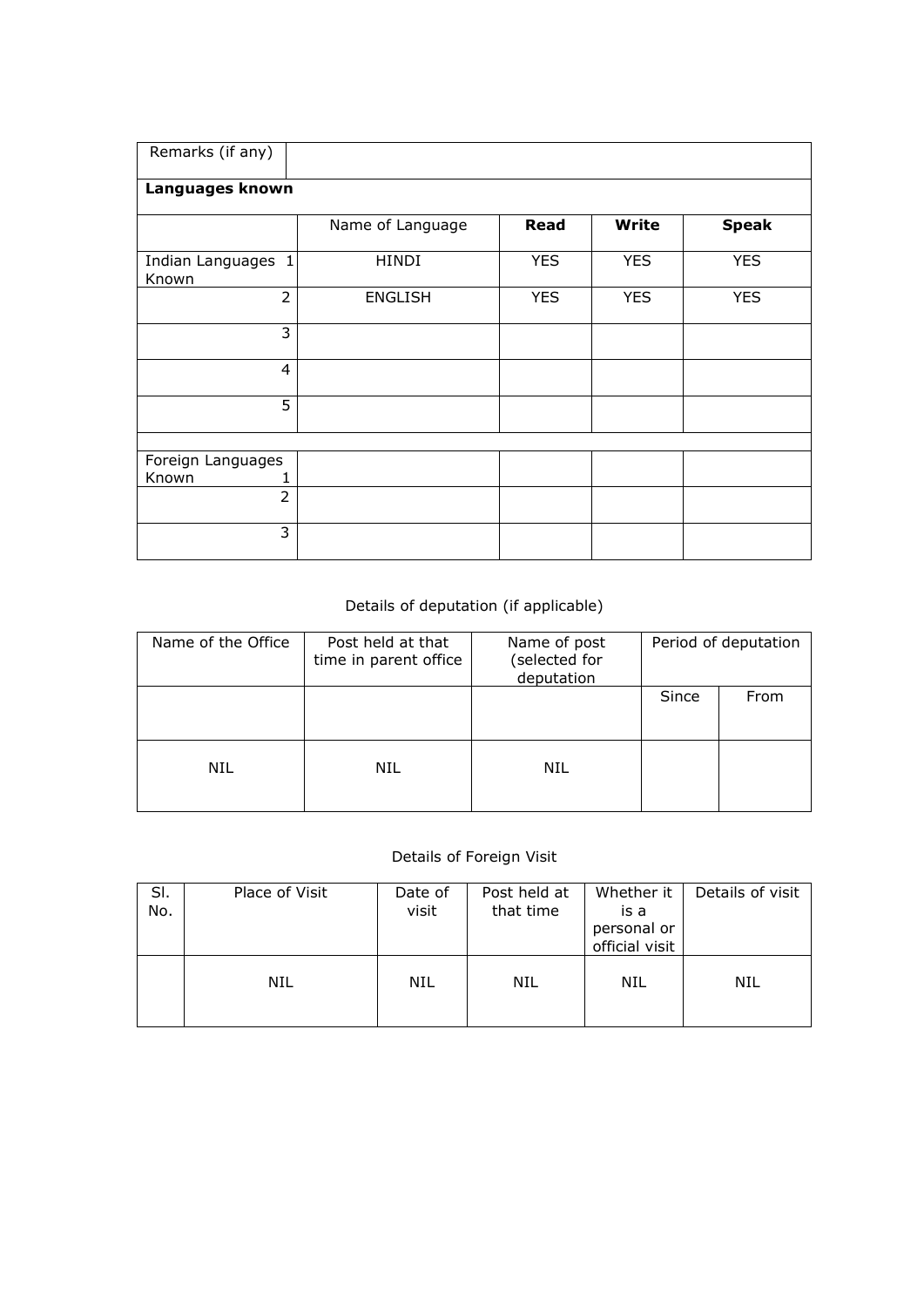## Transfer/Posting Detail (if applicable)

| Place      | Period of posting |            |  |  |  |  |
|------------|-------------------|------------|--|--|--|--|
|            | Since             | From       |  |  |  |  |
|            |                   |            |  |  |  |  |
|            |                   |            |  |  |  |  |
|            |                   |            |  |  |  |  |
| <b>NIL</b> | NIL               | <b>NIL</b> |  |  |  |  |
|            |                   |            |  |  |  |  |
|            |                   |            |  |  |  |  |

| Qualification (Use extra photocopy sheets for multi qualifications, experience, training, awards details)                 |  |                    |                               |                            |               |                      |                         |                  |                                              |  |
|---------------------------------------------------------------------------------------------------------------------------|--|--------------------|-------------------------------|----------------------------|---------------|----------------------|-------------------------|------------------|----------------------------------------------|--|
| Qualification                                                                                                             |  |                    |                               | Discipline                 |               |                      |                         | Specialization 1 |                                              |  |
| <b>BE</b>                                                                                                                 |  |                    |                               | MECHANICAL                 |               |                      |                         |                  | <b>NA</b>                                    |  |
| Year                                                                                                                      |  |                    | Division<br>$\overline{J}$ st |                            | CGPA/ % Marks |                      |                         | Specialization 2 |                                              |  |
| 2009                                                                                                                      |  |                    |                               |                            |               | 74.65                |                         |                  | <b>NA</b>                                    |  |
| Institution                                                                                                               |  |                    | University                    |                            |               | Place                |                         | Country          |                                              |  |
|                                                                                                                           |  |                    |                               |                            |               |                      |                         |                  |                                              |  |
| <b>Experience</b>                                                                                                         |  |                    |                               |                            |               |                      |                         |                  |                                              |  |
| Type of Posting<br>Permanent                                                                                              |  |                    |                               |                            |               |                      | Level                   |                  |                                              |  |
| Designation                                                                                                               |  |                    |                               |                            |               | Group B Non-Gazzeted | <b>Present Position</b> |                  |                                              |  |
| Research Assistant Engineering                                                                                            |  |                    |                               |                            |               |                      |                         |                  | Research Assistant Engineering, Group B Non- |  |
|                                                                                                                           |  |                    |                               |                            |               |                      | Gazzeted                |                  |                                              |  |
| Ministry                                                                                                                  |  |                    |                               | Department                 |               |                      |                         |                  |                                              |  |
| Water Resources, River                                                                                                    |  |                    |                               | <b>HMC</b>                 |               |                      |                         |                  |                                              |  |
| Development & Ganga                                                                                                       |  |                    |                               |                            |               |                      |                         |                  |                                              |  |
| Rejuvenation                                                                                                              |  |                    |                               |                            |               |                      |                         |                  |                                              |  |
| Office                                                                                                                    |  |                    |                               |                            |               |                      | Place                   |                  |                                              |  |
| <b>CWPRS</b>                                                                                                              |  |                    |                               | Pune, Maharashtra          |               |                      |                         |                  |                                              |  |
| <b>Experience Subject</b>                                                                                                 |  |                    |                               | Period of Posting          |               |                      |                         |                  |                                              |  |
| Major                                                                                                                     |  |                    |                               | Minor                      |               |                      |                         | To<br>From       |                                              |  |
| <b>PRODUCTION</b>                                                                                                         |  |                    |                               | <b>POWER</b><br>23/06/2009 |               |                      |                         |                  | <b>Till Date</b>                             |  |
| Note:-Refer the Annexure to fill above Major, Minor Subjects and below given training subject<br>(minimum 1 week & above) |  |                    |                               |                            |               |                      |                         |                  |                                              |  |
| Training                                                                                                                  |  |                    |                               |                            |               |                      |                         |                  |                                              |  |
| <b>Training Year</b><br><b>Training Name</b>                                                                              |  |                    |                               | <b>Training Subject</b>    |               |                      |                         |                  |                                              |  |
|                                                                                                                           |  |                    |                               |                            |               |                      |                         |                  |                                              |  |
| Institute Name, Place<br>Level                                                                                            |  |                    |                               |                            |               | Field Visit Country  |                         |                  | Field Visit Place (within India)             |  |
|                                                                                                                           |  |                    |                               |                            |               |                      |                         |                  |                                              |  |
| Sponsoring Authority                                                                                                      |  | Period of Training |                               |                            |               | Duration             | Result                  |                  |                                              |  |
|                                                                                                                           |  |                    | From                          | To                         |               |                      | in Weeks)               |                  | Qualified                                    |  |
|                                                                                                                           |  |                    |                               |                            |               |                      |                         |                  | Not Qualified                                |  |